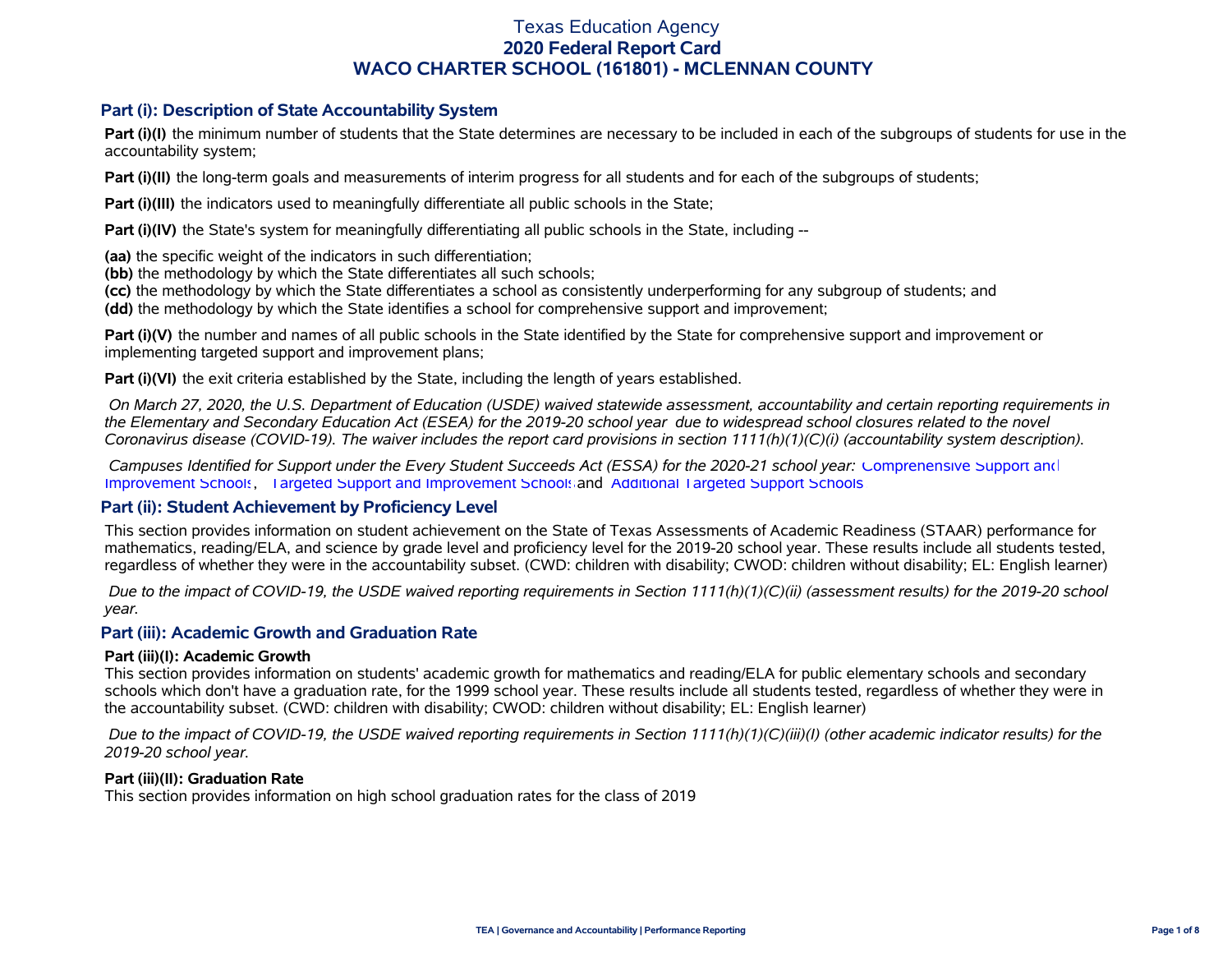# **There is no data for this district.**

#### **Part (iv): English Language Proficiency**

This section provides information on the number and percentage of English learners achieving English language proficiency based on the 2020 Texas English Language Proficiency Assessment System (TELPAS) data. (EL: English learner)

 *Due to the impact of COVID-19, the USDE waived reporting requirements in Section 1111(h)(1)(C)(iv) (English language proficiency results) for the 2019-20 school year.*

### **Part (v): School Quality or Student Success (SQSS)**

This section provides information on school quality or student success, which is college, career and military readiness (CCMR) for high schools and average performance rate of the three STAAR performance levels of all students, regardless of whether they were in the accountability subset, for elementary and secondary schools without a graduation rate. (CWD: children with disability; EL: English learner)

# **There is no data for this district.**

#### **Part (vi): Goal Meeting Status**

This section provides information on the progress of all students and each student group toward meeting the long-term goals or interim objectives on STAAR academic performance, federal graduation rate, and English learners' language proficiency. (CWD: children with disability; EL: English learner)

 *Due to the impact of COVID-19, the USDE waived reporting requirements in Section 1111(h)(1)(C)(vi) (progress toward meeting long-term goals and measurements of interim progress) for the 2019-20 school year.*

#### **Part (vii): STAAR Participation**

This section provides the percentage of students assessed and not assessed on STAAR for mathematics, reading/ELA, and science. (CWD: children with disability; CWOD: children without disability; EL: English learner)

 *Due to the impact of COVID-19, the USDE waived reporting requirements in Section 1111(h)(1)(C)(vii) (percentage of students assessed and not assessed) for the 2019-20 school year.*

#### **Part (viii): Civil Rights Data**

**Part (viii)(I)** This section provides information from the 2017-18 CRDC surveys, submitted by school districts to the Office for Civil Rights on measures of school quality, climate, and safety, including counts of in-school suspensions, out-of-school suspensions, expulsions, school related arrests, referrals to law enforcement, chronic absenteeism (including both excused and unexcused absences), incidences of violence, including bullying and harassment. (EL: English learner)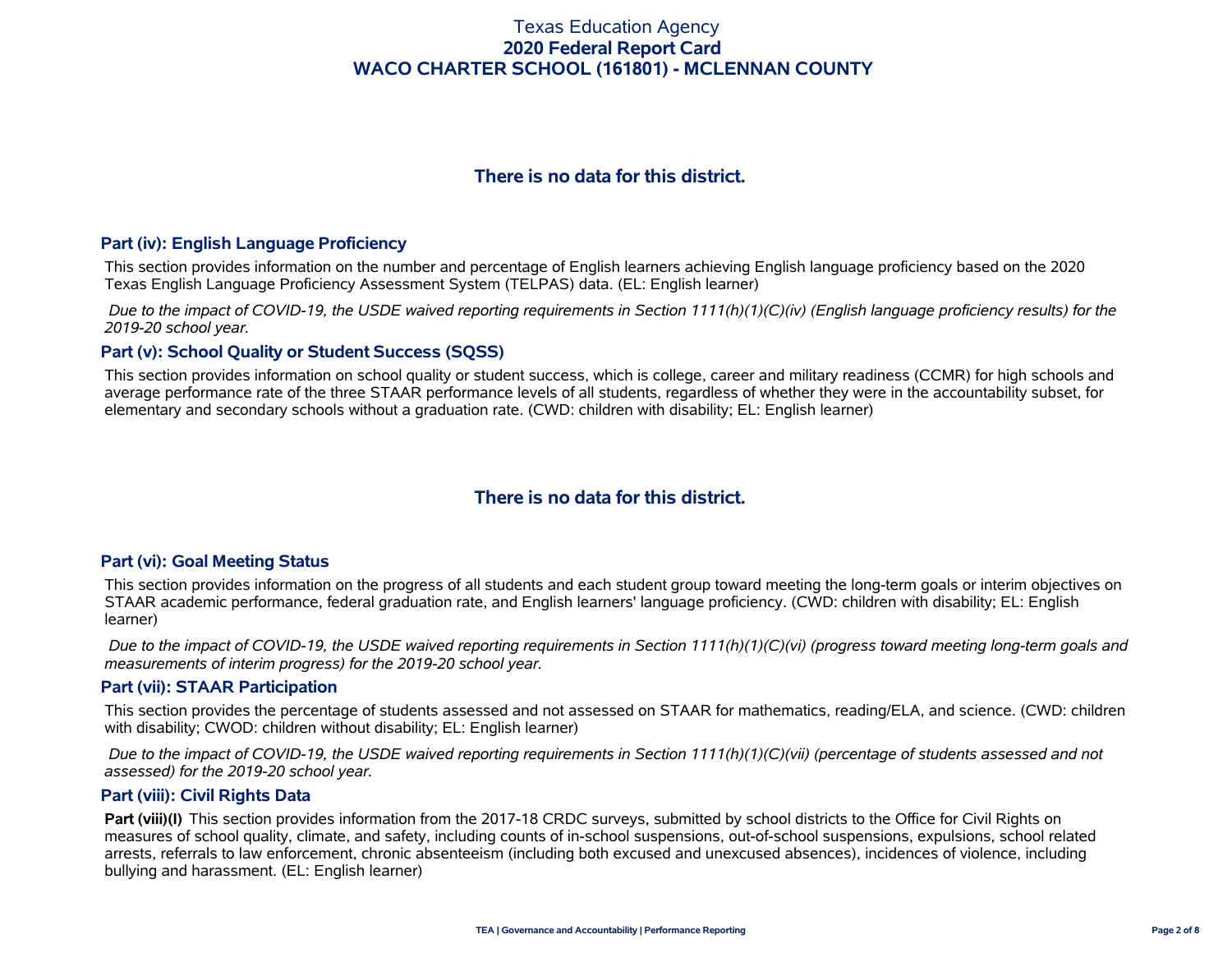|                                      |        | <b>Total</b>   | <b>African</b> |                |                | Indian<br>or<br><b>Alaska</b> |                | <b>Pacific</b> | <b>Two</b><br><b>or</b><br><b>More</b> |                | <b>Students</b><br>with<br>students American Hispanic White Native Asian Islander Races EL Disabilities | <b>Students</b><br>with<br><b>Disabilities</b><br>(Section<br>504) |
|--------------------------------------|--------|----------------|----------------|----------------|----------------|-------------------------------|----------------|----------------|----------------------------------------|----------------|---------------------------------------------------------------------------------------------------------|--------------------------------------------------------------------|
| <b>Students Without Disabilities</b> |        |                |                |                |                |                               |                |                |                                        |                |                                                                                                         |                                                                    |
| <b>In-School Suspensions</b>         |        |                |                |                |                |                               |                |                |                                        |                |                                                                                                         |                                                                    |
|                                      | Male   | 3              | 1              | $\overline{2}$ | $\overline{0}$ | $\overline{0}$                | $\mathbf 0$    | $\mathbf 0$    | $\mathbf 0$                            | $\mathbf{1}$   |                                                                                                         |                                                                    |
|                                      | Female | 0              | 0              | 0              | 0              | $\overline{0}$                | $\mathbf 0$    | 0              | 0                                      | $\mathbf 0$    |                                                                                                         |                                                                    |
|                                      | Total  | 3              | 1              | $\overline{2}$ | $\overline{0}$ | $\Omega$                      | $\mathbf 0$    | $\Omega$       | $\overline{0}$                         | $\mathbf{1}$   |                                                                                                         |                                                                    |
| <b>Out-of-School Suspensions</b>     |        |                |                |                |                |                               |                |                |                                        |                |                                                                                                         |                                                                    |
|                                      | Male   | $\overline{2}$ | $\overline{0}$ | $\overline{2}$ | $\Omega$       | $\mathbf 0$                   | 0              | 0              | $\mathbf 0$                            | $\mathbf{1}$   |                                                                                                         |                                                                    |
|                                      | Female | 3              | 1              | $\overline{2}$ | 0              | $\mathbf 0$                   | $\pmb{0}$      | $\pmb{0}$      | 0                                      | $\pmb{0}$      |                                                                                                         |                                                                    |
|                                      | Total  | 5              | $\mathbf{1}$   | $\overline{4}$ | 0              | $\overline{0}$                | $\mathbf 0$    | 0              | 0                                      | $\mathbf{1}$   |                                                                                                         |                                                                    |
| <b>Expulsions</b>                    |        |                |                |                |                |                               |                |                |                                        |                |                                                                                                         |                                                                    |
| With Educational Services            | Male   | 0              | $\overline{0}$ | 0              | $\overline{0}$ | $\overline{0}$                | 0              | 0              | $\overline{0}$                         | $\mathbf 0$    |                                                                                                         |                                                                    |
|                                      | Female | 0              | 0              | $\mathbf{0}$   | $\mathbf 0$    | $\overline{0}$                | $\mathbf 0$    | 0              | 0                                      | $\mathbf 0$    |                                                                                                         |                                                                    |
|                                      | Total  | 0              | 0              | $\mathbf{0}$   | $\mathbf 0$    | $\overline{0}$                | $\mathbf 0$    | 0              | 0                                      | $\mathbf 0$    |                                                                                                         |                                                                    |
| <b>Without Educational Services</b>  | Male   | 0              | 0              | 0              | $\mathbf 0$    | 0                             | $\mathbf 0$    | 0              | 0                                      | $\mathbf 0$    |                                                                                                         |                                                                    |
|                                      | Female | 0              | 0              | $\Omega$       | $\mathbf 0$    | 0                             | $\Omega$       | 0              | 0                                      | $\mathbf 0$    |                                                                                                         |                                                                    |
|                                      | Total  | 0              | 0              | 0              | $\mathbf 0$    | 0                             | $\Omega$       | 0              | 0                                      | $\mathbf 0$    |                                                                                                         |                                                                    |
| Under Zero Tolerance Policies Male   |        | 0              | 0              | $\mathbf{0}$   | $\mathbf 0$    | 0                             | $\Omega$       | 0              | 0                                      | $\mathbf 0$    |                                                                                                         |                                                                    |
|                                      | Female | 0              | 0              | $\mathbf{0}$   | $\mathbf 0$    | $\mathbf 0$                   | 0              | 0              | 0                                      | $\mathbf 0$    |                                                                                                         |                                                                    |
|                                      | Total  | 0              | $\Omega$       | $\Omega$       | $\Omega$       | $\overline{0}$                | $\Omega$       | $\mathbf 0$    | $\overline{0}$                         | $\mathbf 0$    |                                                                                                         |                                                                    |
| <b>School-Related Arrests</b>        |        |                |                |                |                |                               |                |                |                                        |                |                                                                                                         |                                                                    |
|                                      | Male   | 0              | $\overline{0}$ | $\overline{0}$ | $\overline{0}$ | $\overline{0}$                | $\overline{0}$ | 0              | $\overline{0}$                         | $\mathbf 0$    |                                                                                                         |                                                                    |
|                                      | Female | 0              | $\mathbf 0$    | $\overline{0}$ | $\mathbf{0}$   | $\overline{0}$                | 0              | 0              | 0                                      | $\mathbf 0$    |                                                                                                         |                                                                    |
|                                      | Total  | 0              | $\Omega$       | $\overline{0}$ | $\Omega$       | $\overline{0}$                | $\mathbf 0$    | $\Omega$       | $\Omega$                               | $\pmb{0}$      |                                                                                                         |                                                                    |
| <b>Referrals to Law Enforcement</b>  |        |                |                |                |                |                               |                |                |                                        |                |                                                                                                         |                                                                    |
|                                      | Male   | 0              | $\overline{0}$ | $\overline{0}$ | $\overline{0}$ | $\mathbf 0$                   | $\overline{0}$ | $\overline{0}$ | $\overline{0}$                         | $\circ$        |                                                                                                         |                                                                    |
|                                      | Female | 0              | $\pmb{0}$      | $\overline{0}$ | $\mathbf 0$    | $\mathbf 0$                   | $\pmb{0}$      | 0              | $\overline{0}$                         | $\pmb{0}$      |                                                                                                         |                                                                    |
|                                      | Total  | 0              | 0              | $\mathbf 0$    | $\mathbf{0}$   | $\mathbf 0$                   | $\mathbf 0$    | 0              | $\overline{0}$                         | $\pmb{0}$      |                                                                                                         |                                                                    |
| <b>Students With Disabilities</b>    |        |                |                |                |                |                               |                |                |                                        |                |                                                                                                         |                                                                    |
| <b>In-School Suspensions</b>         |        |                |                |                |                |                               |                |                |                                        |                |                                                                                                         |                                                                    |
|                                      | Male   | 0              | $\overline{0}$ | $\overline{0}$ | $\overline{0}$ | $\overline{0}$                | $\mathbf{0}$   | $\mathbf{0}$   | $\overline{0}$                         | $\overline{0}$ |                                                                                                         | 0                                                                  |
|                                      | Female | 0              | 0              | $\overline{0}$ | $\overline{0}$ | $\mathbf 0$                   | $\overline{0}$ | $\overline{0}$ | $\overline{0}$                         | $\overline{0}$ |                                                                                                         | 0                                                                  |
|                                      | Total  | 0              | 0              | $\Omega$       | 0              | 0                             | $\mathbf 0$    | 0              | 0                                      | $\pmb{0}$      |                                                                                                         | 0                                                                  |
| <b>Out-of-School Suspensions</b>     |        |                |                |                |                |                               |                |                |                                        |                |                                                                                                         |                                                                    |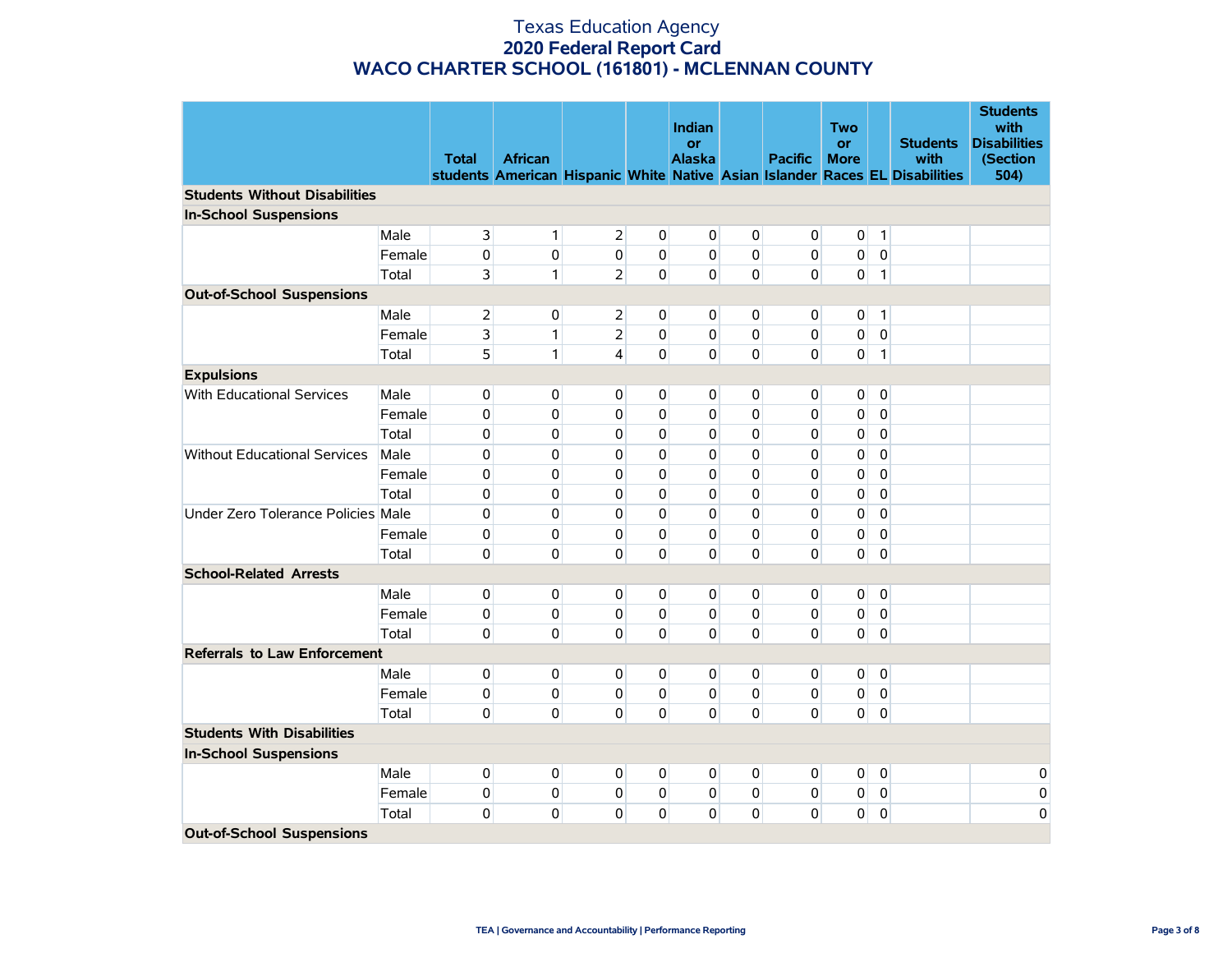|                                     |        | <b>Total</b> | <b>African</b> |                         |                | Indian<br>or<br><b>Alaska</b> |                | <b>Pacific</b> | <b>Two</b><br><b>or</b><br><b>More</b> |                | <b>Students</b><br>with<br>students American Hispanic White Native Asian Islander Races EL Disabilities | <b>Students</b><br>with<br><b>Disabilities</b><br>(Section<br>504) |
|-------------------------------------|--------|--------------|----------------|-------------------------|----------------|-------------------------------|----------------|----------------|----------------------------------------|----------------|---------------------------------------------------------------------------------------------------------|--------------------------------------------------------------------|
|                                     | Male   | 0            | 0              | $\Omega$                | $\Omega$       | $\overline{0}$                | $\overline{0}$ | $\mathbf 0$    | $\overline{0}$                         | $\mathbf 0$    |                                                                                                         | $\mathbf 0$                                                        |
|                                     | Female | 0            | 0              | $\mathbf 0$             | $\Omega$       | $\overline{0}$                | 0              | 0              | 0                                      | $\mathbf 0$    |                                                                                                         | 0                                                                  |
|                                     | Total  | 0            | 0              | $\mathbf{0}$            | $\mathbf{0}$   | $\overline{0}$                | $\mathbf{0}$   | $\Omega$       | $\overline{0}$                         | $\mathbf 0$    |                                                                                                         | $\overline{0}$                                                     |
| <b>Expulsions</b>                   |        |              |                |                         |                |                               |                |                |                                        |                |                                                                                                         |                                                                    |
| With Educational Services           | Male   | 0            | 0              | 0                       | $\overline{0}$ | $\overline{0}$                | $\overline{0}$ | $\mathbf 0$    | $\overline{0}$                         | $\mathbf 0$    |                                                                                                         | 0                                                                  |
|                                     | Female | 0            | 0              | $\Omega$                | $\Omega$       | 0                             | 0              | $\mathbf 0$    | 0                                      | 0              |                                                                                                         | 0                                                                  |
|                                     | Total  | 0            | 0              | 0                       | $\Omega$       | 0                             | 0              | $\Omega$       | 0                                      | $\Omega$       |                                                                                                         | 0                                                                  |
| <b>Without Educational Services</b> | Male   | 0            | 0              | $\Omega$                | $\Omega$       | 0                             | $\Omega$       | 0              | 0                                      | 0              |                                                                                                         | 0                                                                  |
|                                     | Female | 0            | 0              | $\Omega$                | $\Omega$       | $\Omega$                      | $\Omega$       | 0              | 0                                      | $\Omega$       |                                                                                                         | 0                                                                  |
|                                     | Total  | 0            | 0              | 0                       | $\Omega$       | 0                             | 0              | 0              | 0                                      | 0              |                                                                                                         | 0                                                                  |
| Under Zero Tolerance Policies Male  |        | 0            | 0              | 0                       | $\Omega$       | $\Omega$                      | $\Omega$       | 0              | 0                                      | $\Omega$       |                                                                                                         | 0                                                                  |
|                                     | Female | 0            | $\mathbf{0}$   | 0                       | $\Omega$       | 0                             | $\Omega$       | 0              | 0                                      | $\Omega$       |                                                                                                         | 0                                                                  |
|                                     | Total  | 0            | $\mathbf{0}$   | 0                       | $\mathbf{0}$   | $\overline{0}$                | $\mathbf{0}$   | $\Omega$       | $\overline{0}$                         | $\mathbf 0$    |                                                                                                         | 0                                                                  |
| <b>School-Related Arrests</b>       |        |              |                |                         |                |                               |                |                |                                        |                |                                                                                                         |                                                                    |
|                                     | Male   | 0            | $\mathbf 0$    | $\overline{0}$          | $\overline{0}$ | $\overline{0}$                | $\overline{0}$ | $\overline{0}$ | $\overline{0}$                         | $\mathbf 0$    |                                                                                                         | 0                                                                  |
|                                     | Female | 0            | $\mathbf{0}$   | 0                       | $\Omega$       | $\Omega$                      | $\Omega$       | $\Omega$       | $\overline{0}$                         | $\mathbf{0}$   |                                                                                                         | 0                                                                  |
|                                     | Total  | 0            | 0              | 0                       | $\Omega$       | $\overline{0}$                | $\mathbf{0}$   | $\Omega$       | $\overline{0}$                         | $\pmb{0}$      |                                                                                                         | 0                                                                  |
| <b>Referrals to Law Enforcement</b> |        |              |                |                         |                |                               |                |                |                                        |                |                                                                                                         |                                                                    |
|                                     | Male   | 0            | $\mathbf 0$    | $\overline{0}$          | $\overline{0}$ | $\overline{0}$                | $\overline{0}$ | $\overline{0}$ | $\overline{0}$                         | $\mathbf 0$    |                                                                                                         | 0                                                                  |
|                                     | Female | 0            | $\mathbf{0}$   | $\Omega$                | $\Omega$       | $\Omega$                      | 0              | $\mathbf 0$    | $\overline{0}$                         | $\mathbf 0$    |                                                                                                         | 0                                                                  |
|                                     | Total  | 0            | 0              | $\overline{0}$          | $\Omega$       | $\mathbf{0}$                  | $\overline{0}$ | $\Omega$       | $\overline{0}$                         | $\pmb{0}$      |                                                                                                         | 0                                                                  |
| <b>All Students</b>                 |        |              |                |                         |                |                               |                |                |                                        |                |                                                                                                         |                                                                    |
| <b>Chronic Absenteeism</b>          |        |              |                |                         |                |                               |                |                |                                        |                |                                                                                                         |                                                                    |
|                                     | Male   | 5            | $\overline{2}$ | $\overline{\mathbf{3}}$ |                |                               |                |                |                                        | 1              | $\overline{2}$                                                                                          |                                                                    |
|                                     | Female | 7            | 1              | 6                       |                |                               |                |                |                                        | 1              | 1                                                                                                       |                                                                    |
|                                     | Total  | 12           | 3              | 9                       |                | $\overline{\phantom{0}}$      |                |                |                                        | $\overline{2}$ | 3                                                                                                       |                                                                    |

|                                                                          | <b>Total</b> |
|--------------------------------------------------------------------------|--------------|
| <b>Incidents of Violence</b>                                             |              |
| Incidents of rape or attempted rape                                      |              |
| Incidents of sexual assault (other than rape)                            |              |
| Incidents of robbery with a weapon                                       |              |
| Incidents of robbery with a firearm or explosive device                  |              |
| Incidents of robbery without a weapon                                    |              |
| Incidents of physical attack or fight with a weapon                      |              |
| Incidents of physical attack or fight with a firearm or explosive device |              |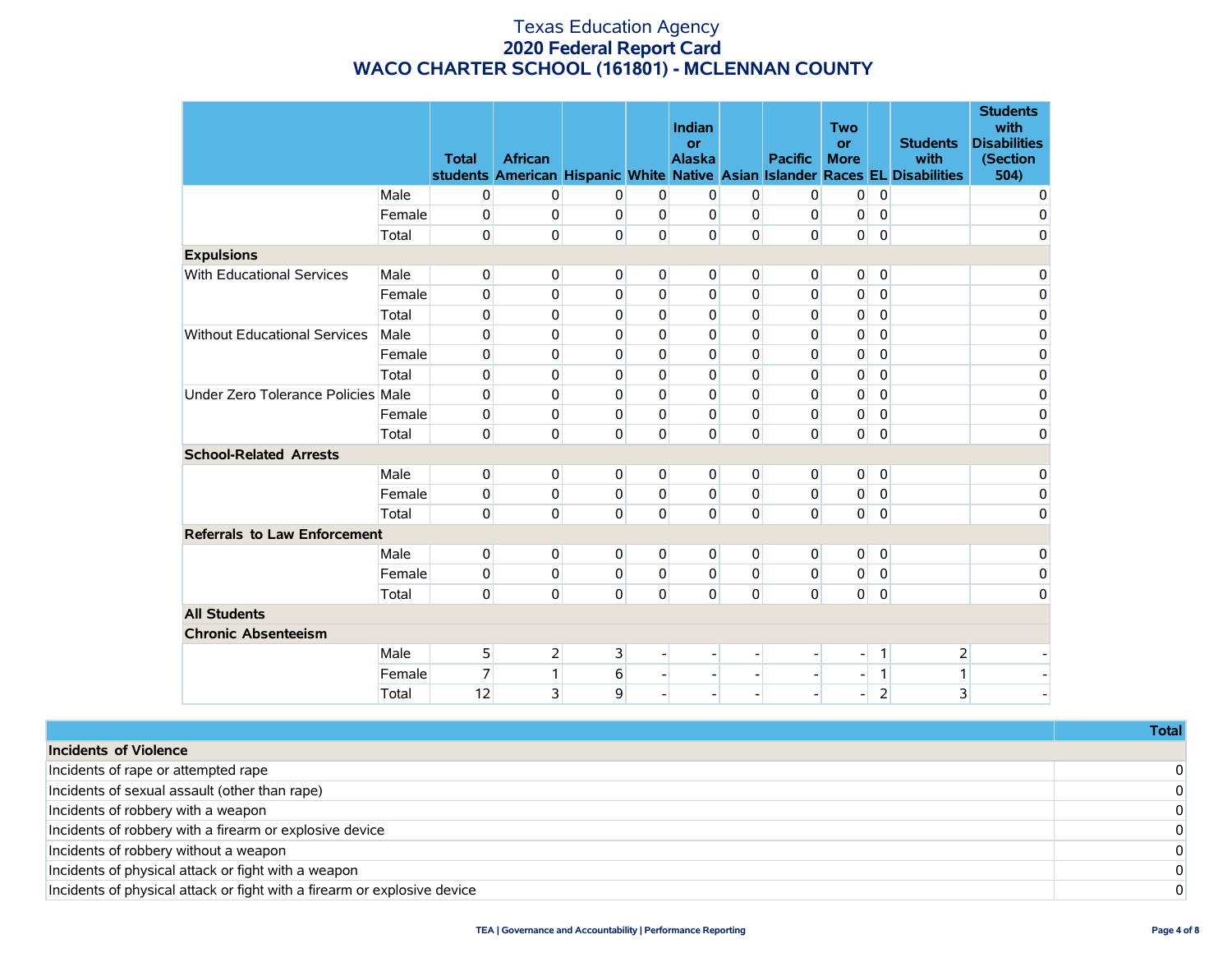|                                                                            | Total |
|----------------------------------------------------------------------------|-------|
| Incidents of physical attack or fight without a weapon                     |       |
| Incidents of threats of physical attack with a weapon                      |       |
| Incidents of threats of physical attack with a firearm or explosive device |       |
| Incidents of threats of physical attack without a weapon                   |       |
| Incidents of possession of a firearm or explosive device                   |       |
| Allegations of Harassment or bullying                                      |       |
| On the basis of sex                                                        |       |
| On the basis of race                                                       |       |
| On the basis of disability                                                 |       |
| On the basis of sexual orientation                                         |       |
| On the basis of religion                                                   |       |

Part (viii)(II) This section provides information from the 2017-18 CRDC surveys, submitted by school districts to the Office for Civil Rights, on the number of students enrolled in preschool programs and accelerated coursework to earn postsecondary credit while still in high school.

|                                      |        | <b>Total</b> | <b>African</b> |                |   | Indian<br>or<br><b>Alaska</b> |                | <b>Pacific</b> | <b>Two</b><br>or<br><b>More</b> |   | <b>Students</b><br>with<br>students American Hispanic White Native Asian Islander Races EL Disabilities |
|--------------------------------------|--------|--------------|----------------|----------------|---|-------------------------------|----------------|----------------|---------------------------------|---|---------------------------------------------------------------------------------------------------------|
| <b>Preschool Programs</b>            |        |              |                |                |   |                               |                |                |                                 |   |                                                                                                         |
|                                      | Male   | 8            | 3              | 5 <sub>1</sub> | 0 | 0                             | $\overline{0}$ | 0              | $\overline{0}$                  | 4 | 0                                                                                                       |
|                                      | Female | 12           | 3              | 9              | 0 | 0                             | $\overline{0}$ | 0              | 0                               | 2 | 0                                                                                                       |
|                                      | Total  | 20           | 6              | 14             | 0 | 0                             | $\overline{0}$ | 0              | 0                               | 6 | 0                                                                                                       |
| <b>Accelerated Coursework</b>        |        |              |                |                |   |                               |                |                |                                 |   |                                                                                                         |
| <b>Advanced Placement Courses</b>    | Male   |              |                |                |   |                               |                |                |                                 |   |                                                                                                         |
|                                      | Female |              |                |                |   |                               |                |                |                                 |   |                                                                                                         |
|                                      | Total  |              |                |                |   |                               |                |                |                                 |   | $\overline{\phantom{0}}$                                                                                |
| International Baccalaureate Courses  | Male   |              |                |                |   |                               |                |                |                                 |   | $\blacksquare$                                                                                          |
|                                      | Female |              |                |                |   |                               |                |                |                                 |   |                                                                                                         |
|                                      | Total  |              |                |                |   |                               |                |                |                                 |   | $\overline{\phantom{0}}$                                                                                |
| Dual Enrollment/Dual Credit Programs | Male   |              |                |                |   |                               |                |                |                                 |   | -                                                                                                       |
|                                      | Female |              |                |                |   |                               |                |                |                                 |   |                                                                                                         |
|                                      | Total  |              |                |                |   |                               |                |                |                                 |   |                                                                                                         |

- Indicates there are no data available in the group.

-3 Indicates skip logic failure.

- -8 Indicates EDFacts missing data.
- -9 Indicates not applicable / skipped.

-11 Indicates suppressed data.

Blank cell indicates the student group is not applicable to this report.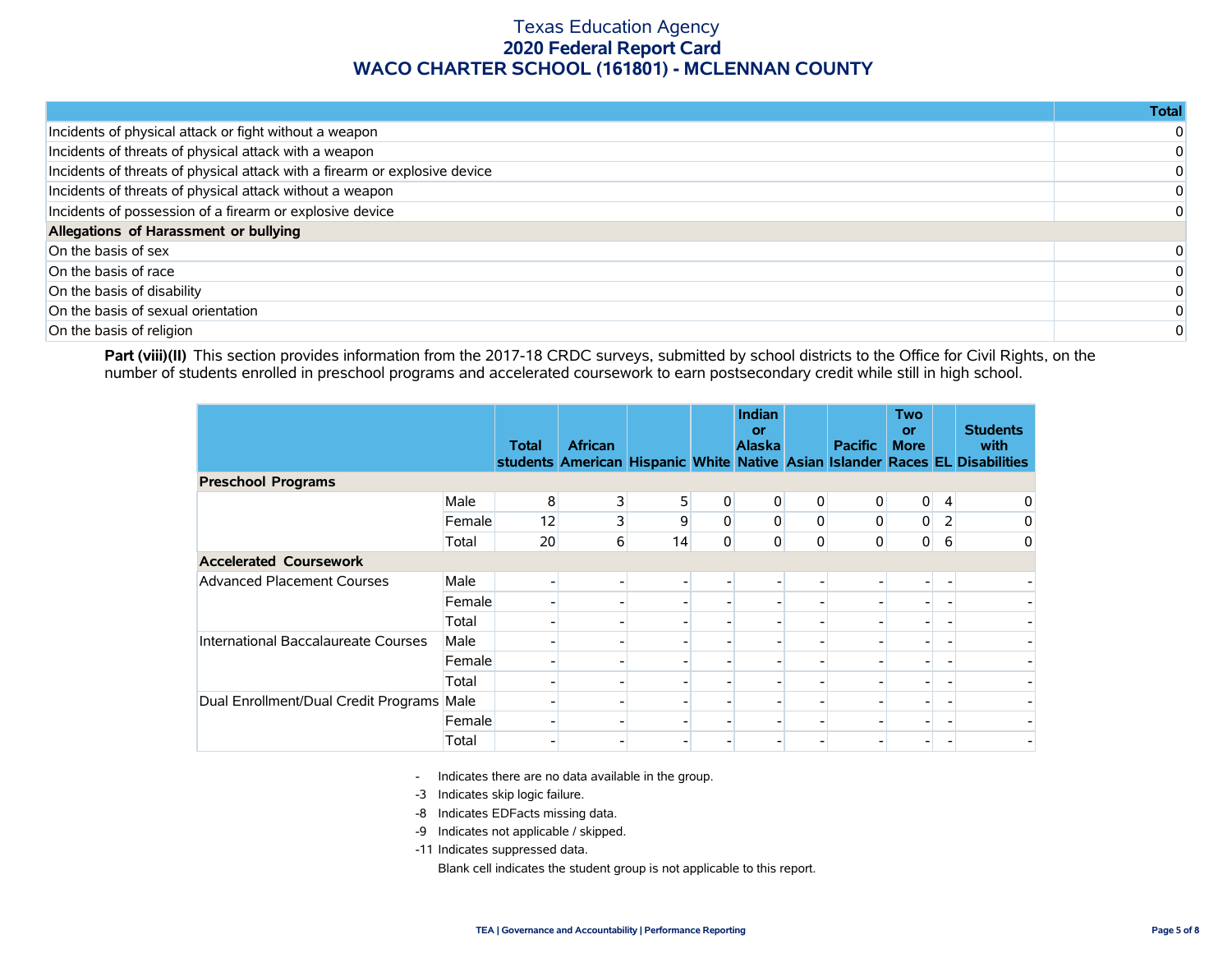### **Part (ix): Teacher Quality Data**

This section provides information on the professional qualifications of teachers, including information disaggregated by high- and low-poverty schools on the number and percentage of (I) inexperienced teacher, principals, and other school leaders; (II) teachers teaching with emergency or provisional credentials; and (III) teachers who are not teaching in the subject or field for which the teacher is certified or licensed.

|                                                                                                        | <b>All School</b> |       |      | <b>High-Poverty</b><br><b>Schools</b> | <b>Low-Poverty</b><br><b>Schools</b>         |  |  |
|--------------------------------------------------------------------------------------------------------|-------------------|-------|------|---------------------------------------|----------------------------------------------|--|--|
|                                                                                                        |                   |       |      |                                       | Number Percent Number Percent Number Percent |  |  |
| Inexperienced Teachers, Principals, and Other School Leaders                                           | 12.61             | 67.7% | 12.6 | 67.7%                                 |                                              |  |  |
| Teachers Teaching with Emergency or Provisional Credentials                                            | 0.0               |       | 0.0  |                                       |                                              |  |  |
| Teacher Who Are Not Teaching in the Subject or Field for Which<br>the Teacher is Certified or Licensed | 0.0               |       | 0.0  |                                       |                                              |  |  |

- Indicates there are no data available in the group.

Blank cell indicates there are no data available in the group.

### **Part (x): Per-pupil Expenditure**

This section provides information on the per-pupil expenditures of federal, state, and local funds, including actual personnel expenditures and actual non-personnel expenditures, disaggregated by source of funds, for each school district and campus for the 2019-20 fiscal year.

|                                                      |                   |             |                       | <b>State &amp; Local</b>                        |                        | Federal               |                                                 |                         |  |
|------------------------------------------------------|-------------------|-------------|-----------------------|-------------------------------------------------|------------------------|-----------------------|-------------------------------------------------|-------------------------|--|
|                                                      | <b>Enrollment</b> | Total (\$)  | <b>Site</b><br>$($ \$ | <b>District</b><br><b>Allocation</b><br>$($ \$) | <b>Total</b><br>$($ \$ | <b>Site</b><br>$($ \$ | <b>District</b><br><b>Allocation</b><br>$($ \$) | <b>Total</b><br>$($ \$) |  |
| Business/central/other support services              |                   | 364         | 124                   | 240                                             | 364                    |                       |                                                 |                         |  |
| Food services                                        |                   | 798         |                       |                                                 |                        | 798                   |                                                 | 798                     |  |
| Instruction                                          |                   | 4,873 4,171 |                       |                                                 | 87 4.258               | 616                   |                                                 | 616                     |  |
| Support services, general administration             |                   | 351         |                       | 351                                             | 351                    |                       |                                                 |                         |  |
| Support services, instructional staff                |                   | 411         | 413                   |                                                 | 413                    | -1                    |                                                 | -1                      |  |
| Support services, operation and maintenance of plant |                   | 747         | 747                   |                                                 | 747                    |                       |                                                 |                         |  |
| Support services, pupils                             |                   | 498         | 297                   |                                                 | 297                    | 202                   |                                                 | 202                     |  |
| Support services, school administration              |                   | 640         | 640                   |                                                 | 640                    |                       |                                                 |                         |  |
| <b>Total</b>                                         | 244               | 8,683 6,391 |                       |                                                 | 678 7,069 1,614        |                       |                                                 | 1,614                   |  |

Blank cell indicates there are no data available in the group.

Due to rounding, numbers may not add up precisely to the totals.

#### **Part (xi): STAAR Alternate 2 Participation**

This section provides information on the number and percentage of students with the most significant cognitive disabilities who take STAAR Alternate 2, by grade and subject for the 2019-20 school year.

 *Due to the impact of COVID-19, the USDE waived reporting requirements in Section 1111(h)(1)(C)(xi) (number and percentage of students with the most significant cognitive disabilities taking an alternate assessment) for the 2019-20 school year.*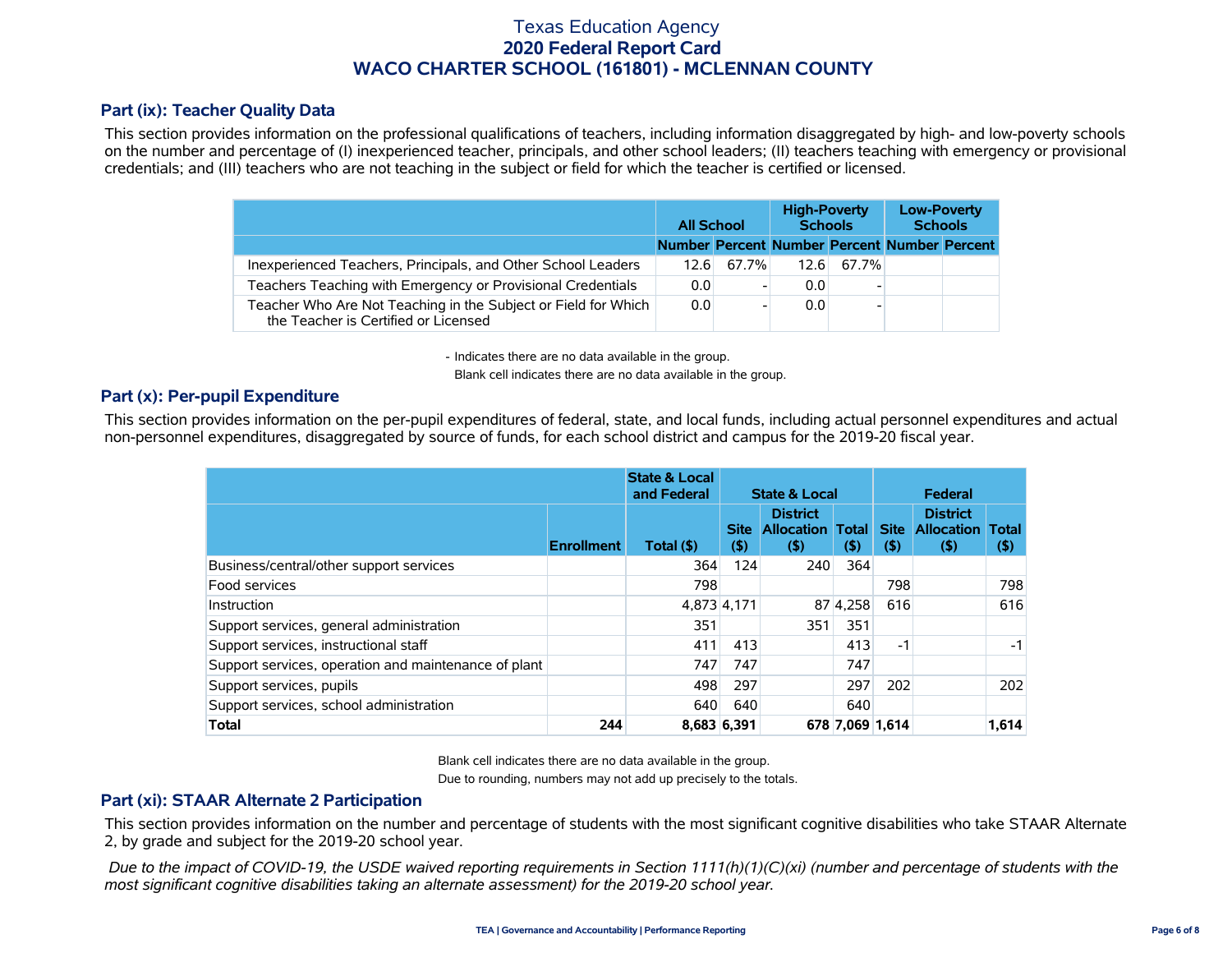### **Part (xii): Statewide National Assessment of Educational Progress (NAEP)**

This section provides results on the state academic assessments in reading and mathematics in grades 4 and 8 of the 2019 National Assessment of Educational Progress, compared to the national average of such results.

|       |                     | State Level: 2019 Percentages at NAEP Achievement Levels |        |                                   |                    |                                            |                       |                        |                            |                |
|-------|---------------------|----------------------------------------------------------|--------|-----------------------------------|--------------------|--------------------------------------------|-----------------------|------------------------|----------------------------|----------------|
|       |                     |                                                          |        | %<br><b>Below</b><br><b>Basic</b> |                    | %<br>At or<br><b>Above</b><br><b>Basic</b> | At or<br><b>Above</b> | %<br><b>Proficient</b> | %<br>At<br><b>Advanced</b> |                |
| Grade | <b>Subject</b>      | <b>Student Group</b>                                     |        |                                   | <b>TX US TX US</b> |                                            | <b>TX</b>             | US.                    | <b>TX</b>                  | US             |
|       | Grade 4 Reading     | Overall                                                  | 39     | 34                                | 61                 | 66                                         | 30                    | 35                     | 7                          | 9              |
|       |                     | 52<br><b>Black</b>                                       |        | 52                                | 48                 | 48                                         | 16                    | 18                     | $\overline{2}$             | 3              |
|       |                     | 48<br>Hispanic                                           |        | 45                                | 52                 | 55                                         | 21                    | 23                     | 3                          | 4              |
|       |                     | White<br>22                                              |        | 23                                | 78                 | 77                                         | 48                    | 45                     | 12                         | 12             |
|       |                     | American Indian                                          |        | 50                                | $\ast$             | 50                                         | $\ast$                | 19                     | $\ast$                     | 3              |
|       |                     | Asian                                                    | 11     | 18                                | 89                 | 82                                         | 65                    | 57                     | 25                         | 22             |
|       |                     | Pacific Islander                                         | $\ast$ | 42                                | $\ast$             | 58                                         | $\ast$                | 25                     | $\ast$                     | 4              |
|       |                     | Two or More Races                                        | 26     | 28                                | 74                 | 72                                         | 38                    | 40                     | 6                          | 11             |
|       |                     | <b>Econ Disadv</b>                                       | 50     | 47                                | 50                 | 53                                         | 19                    | 21                     | 3                          | 3              |
|       |                     | <b>Students with Disabilities</b>                        | 79     | 73                                | 21                 | 27                                         | 8                     | 10                     | 1                          | $\overline{2}$ |
|       |                     | English Language Learners                                | 61     | 65                                | 39                 | 35                                         | 12                    | 10                     | $\overline{2}$             | 1              |
|       | Mathematics Overall |                                                          | 16     | 19                                | 84                 | 81                                         | 44                    | 41                     | 9                          | 9              |
|       |                     | <b>Black</b>                                             | 24     | 35                                | 76                 | 65                                         | 32                    | 20                     | 3                          | $\overline{2}$ |
|       |                     | Hispanic                                                 | 19     | 27                                | 81                 | 73                                         | 35                    | 28                     | $\overline{\mathbf{4}}$    | 3              |
|       |                     | White                                                    | 8      | 11                                | 92                 | 89                                         | 59                    | 52                     | 16                         | 12             |
|       |                     | American Indian                                          | $\ast$ | 33                                | $\ast$             | 67                                         | $\ast$                | 24                     | $\ast$                     | $\overline{4}$ |
|       |                     | Asian                                                    | 4      | 7                                 | 96                 | 93                                         | 82                    | 69                     | 45                         | 28             |
|       |                     | Pacific Islander                                         | $\ast$ | 36                                | $\ast$             | 64                                         | $\ast$                | 28                     | $\ast$                     | 6              |
|       |                     | Two or More Races                                        | 9      | 16                                | 91                 | 84                                         | 51                    | 44                     | 9                          | 10             |
|       |                     | Econ Disadv                                              | 21     | 29                                | 79                 | 71                                         | 32                    | 26                     | 3                          | 3              |
|       |                     | <b>Students with Disabilities</b>                        | 55     | 54                                | 45                 | 46                                         | 13                    | 14                     | 1                          | $\overline{2}$ |
|       |                     | English Language Learners                                | 24     | 41                                | 76                 | 59                                         | 29                    | 16                     | $\overline{2}$             | 1              |
|       | Grade 8 Reading     | Overall                                                  | 33     | 27                                | 67                 | 73                                         | 25                    | 34                     | $\overline{2}$             | 4              |
|       |                     | <b>Black</b>                                             | 53     | 46                                | 47                 | 54                                         | 41                    | 15                     | n/a                        | 1              |
|       |                     | Hispanic                                                 | 38     | 37                                | 62                 | 63                                         | 19                    | 22                     | 1                          | $\overline{2}$ |
|       |                     | White                                                    | 20     | 18                                | 80                 | 82                                         | 35                    | 42                     | 3                          | 5              |
|       |                     | American Indian                                          | $\ast$ | 41                                | $\ast$             | 59                                         | *                     | 19                     | $\ast$                     | 1              |
|       |                     | Asian                                                    | 8      | 13                                | 92                 | 87                                         | 59                    | 57                     | 11                         | 13             |
|       |                     | Pacific Islander                                         | $\ast$ | 37                                | $\ast$             | 63                                         | *                     | 25                     | $\ast$                     | 2              |
|       |                     | Two or More Races                                        | 26     | 24                                | 74                 | 76                                         | 25                    | 37                     | 1                          | 5              |
|       |                     | Econ Disadv                                              | 43     | 40                                | 57                 | 60                                         | 15                    | 20                     | n/a                        | 1              |